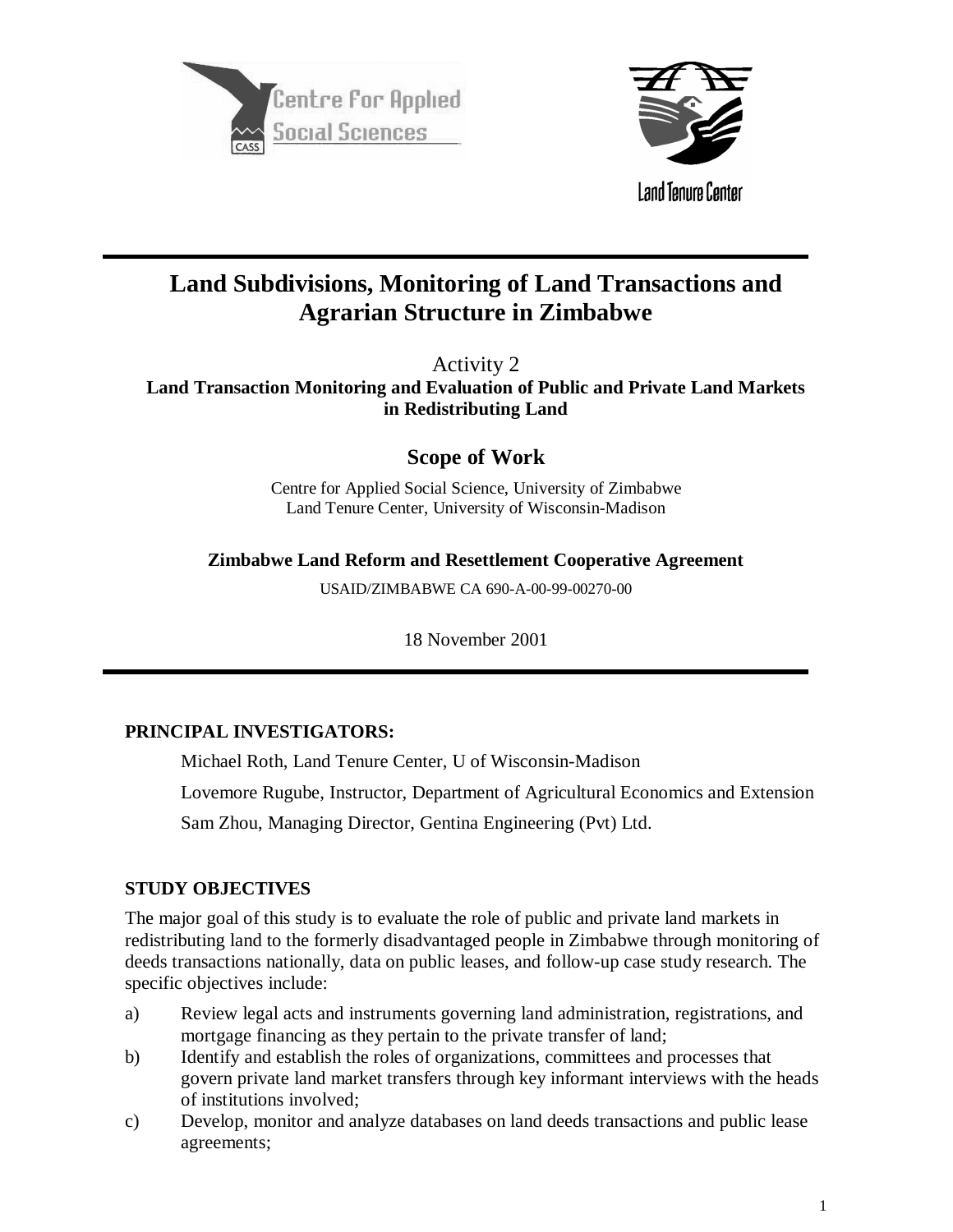- d) Evaluate procedures and policies affecting land transfers in terms of time requirements, transparency, cost effectiveness, and constraints in gaining access to land and formal capital;
- e) Compare the performance of private and public land markets in redistributing land to disadvantaged people; and
- f) Develop a data management system for tracking overtime land deeds transfers by various advantaged and disadvantaged groups.

## **BACKGROUND AND PROBLEM STATEMENT**

Land resettlement in Zimbabwe has been justified on two grounds. The first rationale is correcting historical injustices brought about by colonialism. The roots of the current skewed land ownership and large holdings in the sector can be traced back to the Land Apportionment Act (LAA) of 1931 (Matowanyika, 1996). By law, 198,539 sq. km of land was allocated to 50,000 whites, 117,602 sq.km to 1,080,000 Africans, and the balance of 74,859 sq. km being set aside for national parks, forestry and state land. Through the LAA, the right of Africans to own land anywhere in European areas was rescinded. A new land tenure category, Native Purchase Areas, was created. Here Africans could buy land under specific conditions. As much as possible, these NPAs were demarcated to be adjacent to native reserves. 51% of the country had thus been assigned for European settlement and about 30% given to Africans. Some land was left aside for future allocation, and such reallocation did in fact take place in the 1950s. Even within the Large Scale Commercial Farm (LSCF) sector, holding sizes have remained high due to restrictive sub-division procedures and regulations brought about by enactment of the Regional, and Country Town Planning Act of 1976.

The second rationale flows from the first. The vast tracts of land reserved for whites compared to the number of settler farmers meant individual farm units were too large to economically manage leading to inefficient land utilisation. A large body of research worldwide has adequately demonstrated the existence of a negative relationship between farm size and productivity due to supervision costs associated with employing hired labour. Where farms greater than 1500 hectares are common in high rainfall areas, LSCF research in high income countries have shown that average cost of production decline up to a size of 45 to 60 hectares in British mixed farms, or 200 to 260 arable hectares in cash grain farms of Illinois (H P Binswanger, Klaus Deininger and Gershon Feder, 1995).

A number of studies have shown that commercial agriculture uses smaller proportions of available land compared to communal farming. William Masters in his thesis estimates that based on 1989 figures, commercial farmers planted only 4 percent of their total land compared to 11 percent in communal areas. Masters uses this to argue that there are possibilities of increasing productivity of the whole farming system from resettlement. He also argues that some of the land classified as grazing in commercial agriculture includes land pockets that are too small, rocky, remote or shallow to justify using mechanised cultivation. Such land would be considered arable for farmers using ox-ploughs.

Masters' analysis did not estimate the degree of arable and grazing land utilisation separately. In an analysis based on farm plans of 214 large-scale commercial farms in nine Intensive Conservation Areas (ICA's) Chasi et al. (1994) discovered that the farms examined in Natural Region II were cropping on average 38 % of arable land available to each farm. Those in Natural Regions III and IV were cropping on average 43% and 69% of available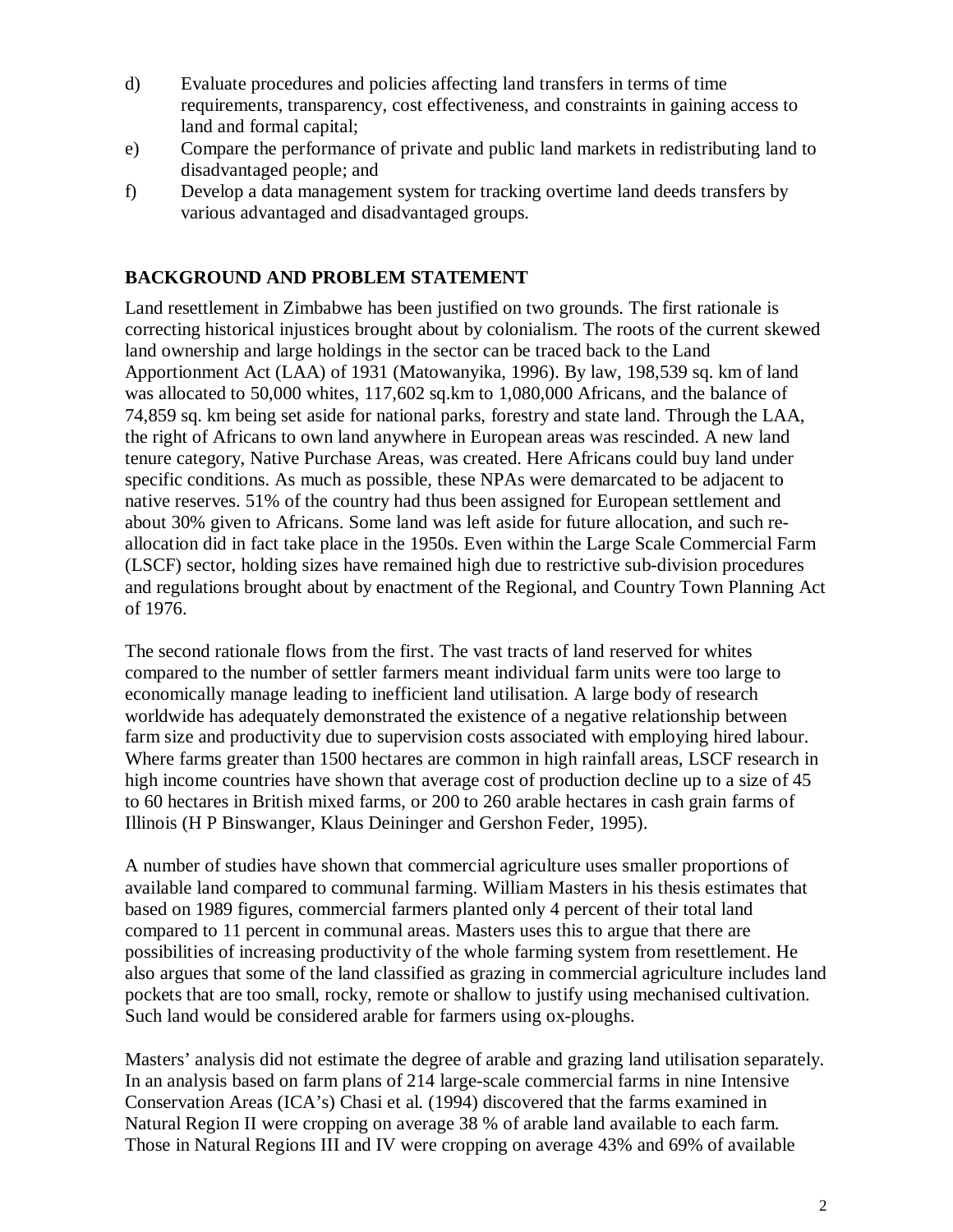arable land, respectively. The same study (p. 52) also estimates levels of utilisation of grazing land. Their results show that farmers in Natural Region I were utilising 41-64 % of their grazing area. Utilisation levels in regions II, III, IV and V were 64-78%, 83-100%, 55-84% and 58-67%, respectively.

At independence in 1980 remedying these anomalies became a primary objective of the new black government. Though the focus in the early years was transfer of land to the poor, since the early nineties indigenisation of the LSCF areas has been added as an extra objective of the Land Reform and Resettlement Programme. However, experience of the past and present resettlement activities and decision making on land matters have suffered from a lack of good quality information. The following qoutation from a discussion paper on National Land Policy Framework prepared by Shivji et al for the Ministry of Lands and Agriculture (GOZ, 1998) is particularly revealing:

*The separate nature of land administration has also led to separate collection of data to various standards and time scales. In some cases records on land administration have lapsed. This is a major weakness in all aspects of land policy. It is not possible to gain an accurate understanding of what changes are occurring in land matters and therefore to identify accurately the problems. This in turn hampers the capacity to develop dialogue and strategic thinking. Finally a lack of regular, comprehensive data that is kept up to date means that it is not possible to monitor the effect of policies and programmes (p.165)*.

It is therefore a primary objective of this study to contribute to the creation of an information process to aid in documenting and monitoring impacts of policies on land. Particularly there is need to track achievement of the broader objective of government which is fair distribution of land.

In this study we perceive land redistribution from whites to blacks to be happening on two fronts. The first is government buying, subdividing and allocating land to black beneficiaries. The other involves blacks with means buying land directly from white farmers. Success of either land redistribution approaches greatly depends on availability and price of land on the markets. The more land at affordable prices the greater the amounts transferred to blacks.

One policy that has been proposed to encourage release of excess land onto the market is taxation. By punishing the holding of more land than can be economically utilised taxation would encourage subdividing and sale of excess land (Bruce, 1990, Roth 1990). Moreover, farmers would tend to sell-off those less developed and hence less productive parts of their properties resulting in lower prices. Also with the traditionally small budget allocation to land resettlement, land tax revenues could also help finance the resettlement program (Muir, 1994). When enacted, the information process created as part of this research effort must be able to monitor the impact of a policy such as taxation of land.

However, legislation in pre-independence period, particularly the Regional and Town Planning Act of 1976, introduced bureaucratic hurdles to timely subdivision and transfer of land even without taxation of land. It is particularly interesting that this legislation came close on the heels of the Subdivision of Agricultural Land Act of 1971 in South Africa aimed at entrenching segregation. This tends to raise speculation that the 1976 Act was aimed at discouraging transfer of land. Despite highlighting the hindrance this law places on market led transfer of land between whites and blacks there remains strong support for it within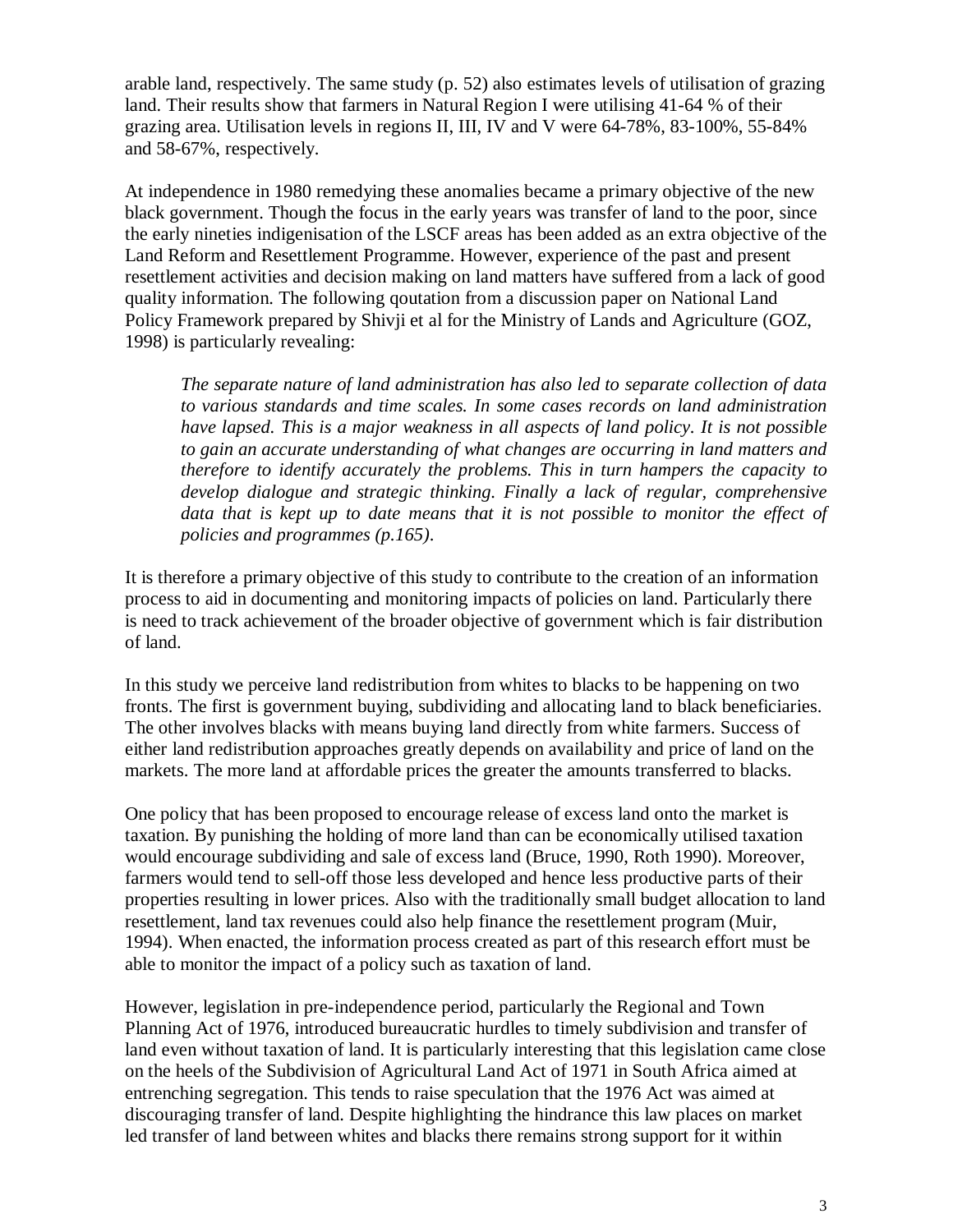planning departments explaining its existence (Muir 1994; Chasi et al, 1994). The argument is that the regulations prevent creation of uneconomic farming units based on officially perceived minimum income the farmer should earn from the unit at a point in time. Even public assisted land redistribution has legislative and regulatory hindrances that act to constrain subdivision and land transfers. It is therefore an aim in this study to expose the extent of costs in terms of time taken as well as resource expenditure introduced by these legal and bureaucratic provisions governing land transfers.

## **METHODOLOGY**

#### **A. Public and Private Deed Transfers**

In 1998, researchers Ruvimbo Mabeza-Chimedza and Lovemore Rugube initiated a study of deeds transactions with funding from USAID/Global Bureau and the BASIS CRSP. The purpose of this study was to monitor the various means by which farmland in Zimbabwe is transferring to, and being used by, disadvantaged people over time, both as a result of private market transactions and the government land reform program.

A census survey of deeds transactions was conducted for the whole of Zimbabwe for the years 1996, 1997 and 1998 including land parcels over 1 hectare in size to exclude primarily residential transfers. All farmland transactions deemed to be historically disadvantaged were recorded. The data collected for the survey was obtained from the National Deeds Registry (for Mashonaland, Manicaland, and parts of Midlands and Masvingo) and the Bulawayo Deeds Registry (for Matabeleland and parts of Midlands and Masvingo provinces.)

The Registrar of Deeds has records for all land/properties in the country and the owners at any point in time, including changes in land ownership that take place. Information available include:

Names of owners, when bought and sold, and all records of change of ownership Value of the land transacted between buyer and seller Financing used – through mortgage bonds, cash or loan; or through donation or inheritance Size of parcel and graphic representation Location of parcel (district)

Reference was also made to other sources of secondary data including maps and records obtained from the Surveyor General's Department, information acquired from the Ministry of Lands, Agriculture and Rural Resettlement, and the Ministry of Local Government, Public Construction and National Housing.

A first compilation of these census data and their analysis was published in July 2000. Data show that over the three-year period, 861,155 hectares of land exchanged hands in the commercial farm sector involving 233 different transactions. Of this amount, 119,313 hectares involved land buyers or acquirers of non-white status. Of the 233 transactions, 26 were government assisted, 82 involved private mortgages, 110 involved private cash, and 13 involved inheritance or donation. Single women in 1998 represented 36% of private mortgages, 28% of private case transactions, and 100% of inheritance and donations. These data do not include the 26 government-assisted farms covering 32,998 over the three-year period. Until this land is redistributed legally to individual landowners, it will remain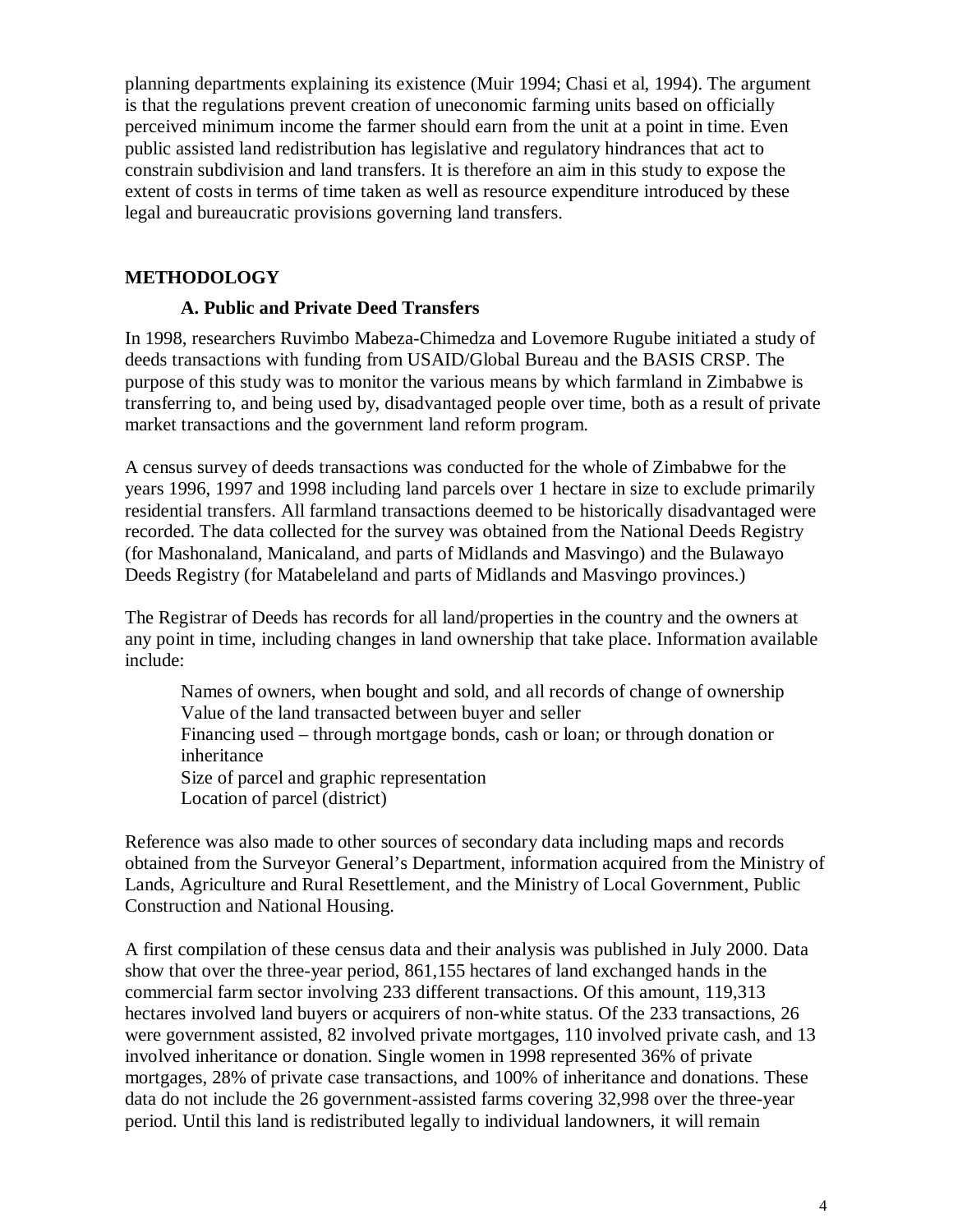registered as public land on the deeds register, although the Government of Zimbabwe (GoZ) may have entered into lease agreements (see section on Public Leasing below).

This activity seeks to continue this deeds monitoring activity to help assess how successfully the land reform and resettlement program, through private land transfers, is benefiting people of disadvantaged status (non-whites, women) and modes of financing used. Specifically:

♦ *Institutional framework governing land deeds transfers.* Collect, assemble and review available literature, government documents, rules and regulations that govern land administration, registration, and mortgage finance as related to the transfers of land deeds, including:

The Constitution of the Republic of Zimbabwe Government guidelines on public land allocation Regional Town and Country Act, Deeds Registry Act Agricultural Land Settlement Act Chiefs and Headman Act Customary Law and Local Courts Act Land Acquisition Act Land Occupation Conditions Act Provincial Councils and Administration Act Rural District Councils Act Settled Estates Leasing Act Land Survey Act Titles Registration and Derelict Lands Act Urban Councils Act.

- ♦ *Rules in practice.* Identify organizations, committees, and other stakeholders in public and private land markets. Evaluate constraints to transferring land through key informant interviews with heads of institutions involved.
- ♦ *Collect and computerize data for 1999 to 2001 period.* Data will include land transactions and subdivisions for the commercial sectors (large and small). The database will show the number or parcel identifier, area and price of transactions for parcel sizes greater than 1 hectare by land size and between advantaged and disadvantaged households.
- ♦ *Analysis and evaluation of census data.* Using the six years of census data, 1996-2001, researchers will assess the comparative performance (i.e. the rate of transfer) of government assisted schemes and the private sector in redistributing commercial farmland, the scope of gains made by disadvantaged household in gaining access to land, and modes of financing used.
- ♦ *Land transactions: tracking transfers of land.* This activity tracks transfers of land between private (LSCF, SSCF) to government for resettlement or other purposes; private to private; government to private (e.g. commercial farm settlement scheme); private to local authority (towns); and conversion of land from agriculture to residential. (Linked with Activity 1 which will establish databases on and monitor agrarian structure).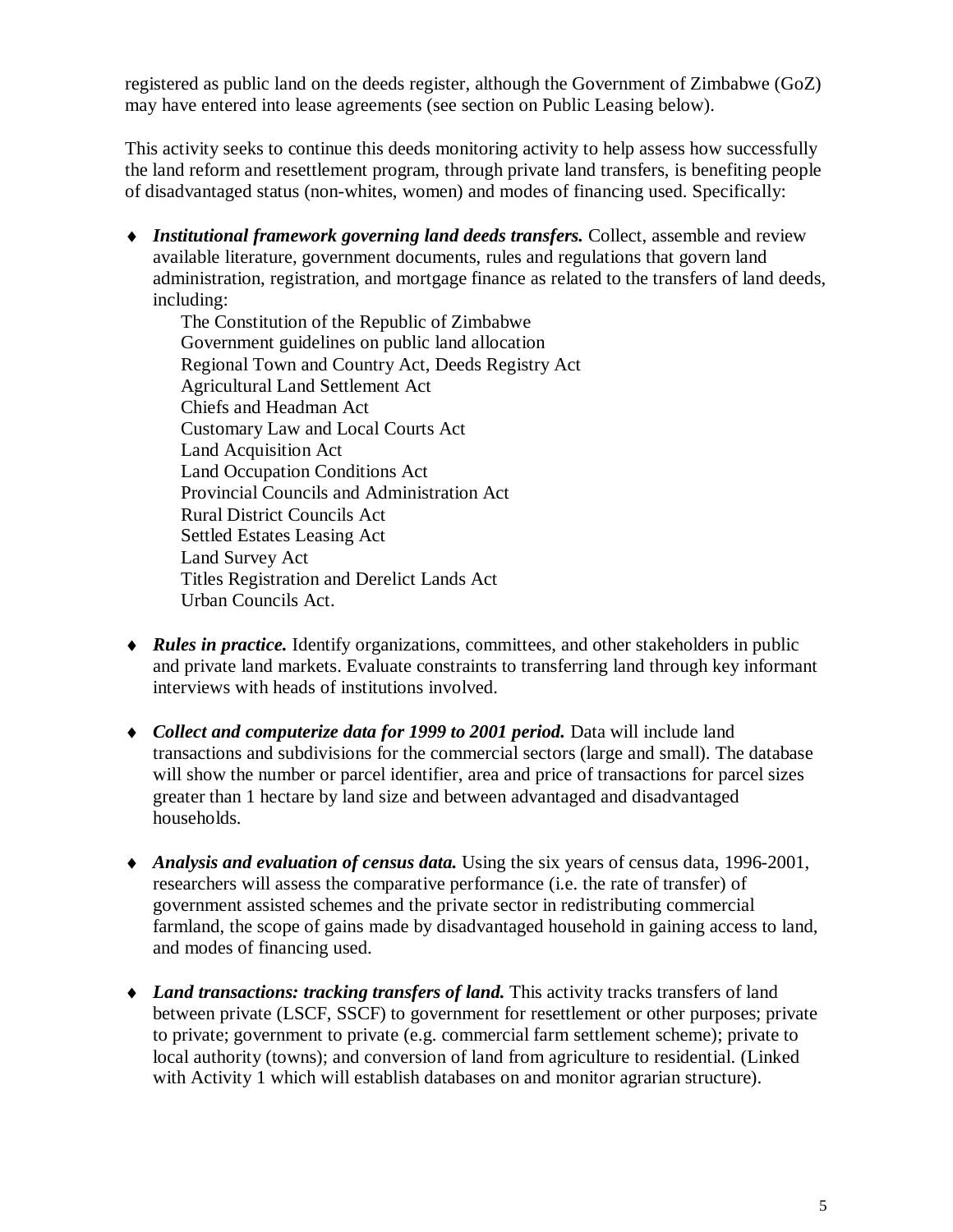## **B. Public Leasing Market**

Public land in Zimbabwe is transferred through two options – direct sale (cash or mortgage) or by lease with an option to purchase. Most direct sales manifest in the Deeds office as Deed of Grant and can be identified through a deeds search (i.e. those monitored by the Deeds transaction activity in section A above).

Public land leases are more difficult to track. First, two different Government Ministries – Local Government and Lands and Agriculture – issue these leases. Second, they are never registered at the Deeds office, but rather, the respective Ministry that administers the lease keeps the data. Third, some lessees may never exercise the option to purchase. It is only at the stage of purchase or transfer of ownership that this information is officially recorded in the Deeds registry.

Most of the land that has been acquired by the Government of Zimbabwe (GoZ) in the last two decades has either been set aside for resettlement or leased to previously disadvantaged groups through lease arrangements. Between 1980 and January 2000, the GoZ acquired land through the "willing buyer willing seller" principle. However, rather than resettling beneficiaries on isolated and scattered farms, in some cases it has preferred to designate a number of farms to form one "large" block of land for purposes of planned resettlement. The problem arises over what to do with individual farms it has acquired while waiting for surrounding properties to be acquired. One option that the government has adopted is public leasing. In other instances, where it was deemed that resettlement would hamper agricultural productivity, decisions were taken to make an outright sale to beneficiaries on a lease-topurchase arrangement. As of the date of the September 1998 Joint GoZ and Donors Conference the GoZ held a number of farms totalling 223,112 hectares that had been acquired and was awaiting distribution.

This activity seeks to determine the extent of these leasing arrangements, the effectiveness of the leasing market in terms of managing state land, and the contribution this sector is making to the redistribution of land to people of disadvantaged status (non-whites, women). Specifically:

♦ *Institutional framework governing public land lease markets.* Collect, assemble and review available literature, government documents, rules and regulations that govern land administration, registration, and mortgage finance as related to the transfers of land deeds, including:

The Constitution of the Republic of Zimbabwe Government guidelines on public land allocation Regional Town and Country Act Deeds Registry Act Agricultural Land Settlement Act Chiefs and Headman Act Customary Law and Local Courts Act Land Acquisition Act Land Occupation Conditions Act Provincial Councils and Administration Act Rural District Councils Act Settled Estates Leasing Act Land Survey Act Titles Registration and Derelict Lands Act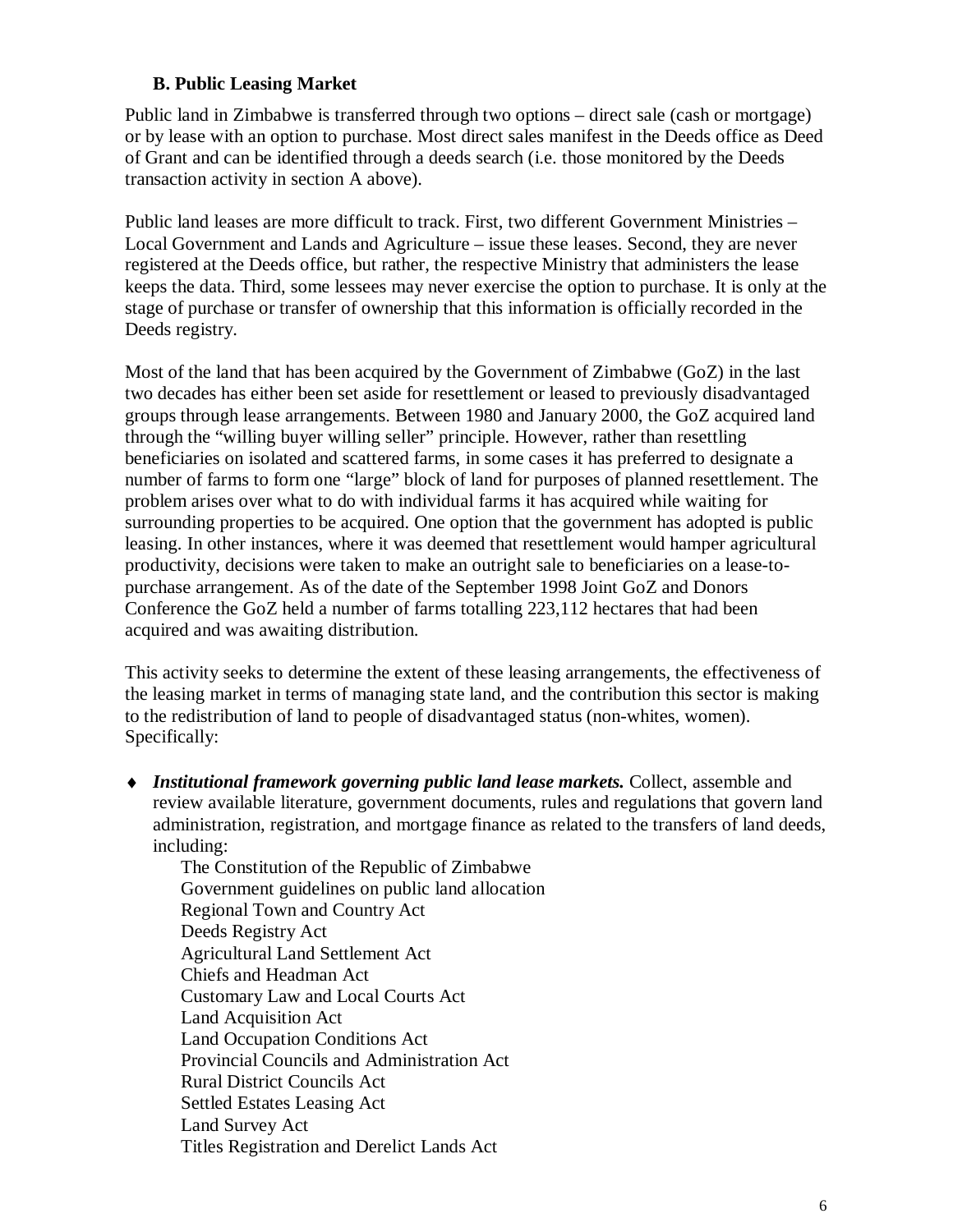Urban Councils Act.

- ♦ *Key-informants interviews.* Identify organizations, committees, groups and other stakeholders in public and private land markets. Evaluate constraints to public leasing of land through key informant interviews with heads of institutions involved. Evaluate procedures and policies affecting land transfers in terms of time requirements, transparency and cost effectiveness
- ♦ *1996-2001 public leasing data collection.* Assemble and develop data sets on public land transfers for the period 1996 to 2001 to complement the deeds transfer data for 1996- 2001.
- ♦ *Analysis and evaluation of census data.* Using the five years of census data, 1996-2001, researchers will assess the comparative performance (i.e. the rate of transfer) of public leasing markets in redistributing farmland in the public sector and that of the private markets.
- ♦ *Case studies of land leasing arrangements.* Case study methods and structured, openended questionnaires used to evaluate land leasing arrangements, land tenure security and transactions costs involved in leasing of public land to men and women.

## **ANALYSIS**

The above data sets will be analysed to assess and monitor the success of the land reform and resettlement programme through public and private land transfers, the benefit to disadvantaged groups (nonwhites and women) and modes of financing using the following: collection and computerization of data for the period 1996-2001 on deeds transactions and public leasing; analysis and evaluation of computerized data combined with review of relevant legislation and regulations; and case studies of land market performance.

## **OUTPUTS**

- Extension of the already existing database of deeds transactions (1996-98) to include the years 1999-2001
- Development of a new database on public leasing transactions for the years 1996-2001 based on Ministry data collection
- Case Study Research on Land Leasing Arrangements
- Summary Report on Monitoring and Evaluation of Deeds Transaction and Public Leasing Arrangements, 1996-2001
- Recommendations on the management of land markets
- Recommendations on the process of transfer
- Recommendations based on the case studies
- Recommendations based on the comparative performance for the period 1996 2001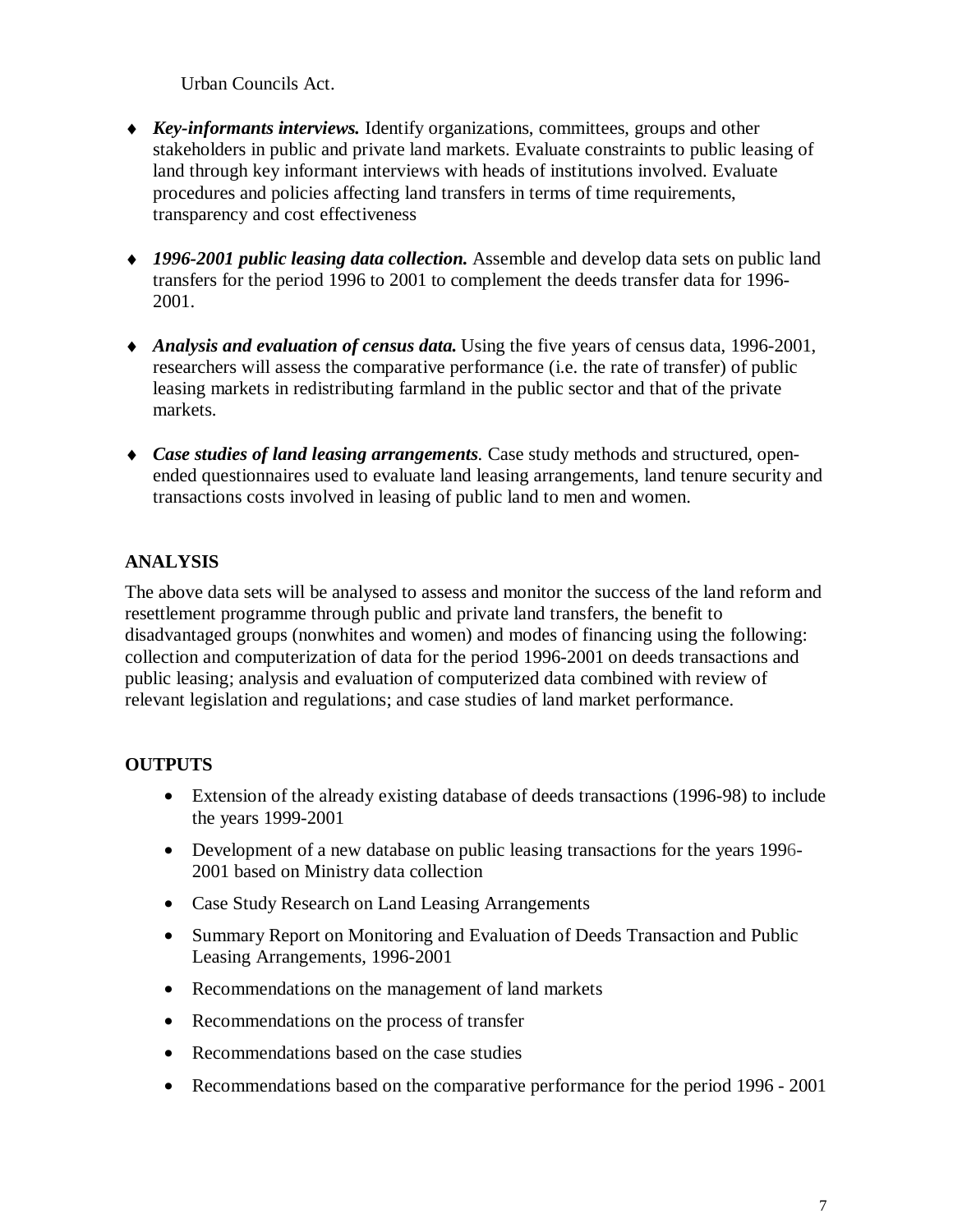In addition to the above databases and reports, the researchers involved will synthesize findings through recommendations, policy briefs, an interim workshop, and final workshop involving decision-makers.

The first interim workshop is anticipated after the desk study and analysis of key-informant interviews to gain feedback from the stakeholders and those implementing the statutes, rules and regulations.

A final workshop is anticipated after the final report to discuss findings and test the views of the users and beneficiaries.

## **POLICY AND FOCAL GROUPS**

A focal group will be established to help facilitate the participation of stakeholders and connection with policy makers in the implementation of the activity. Such focal group would ideally involve people from the Ministry of Local Government, Ministry of Lands, Deeds Registry, the Surveyor General's Department and the private banking sector. It would also include one or more representatives from the farming organizations and womens groups. This focal group will be established during the first quarter of the project.

Resources have been added to the budget for workshops and working meetings to help facilitate this stakeholder participation and dialogue.

**SCHEDULE**

Attached as Annex A.

#### **BUDGET**

Attached as Annex B.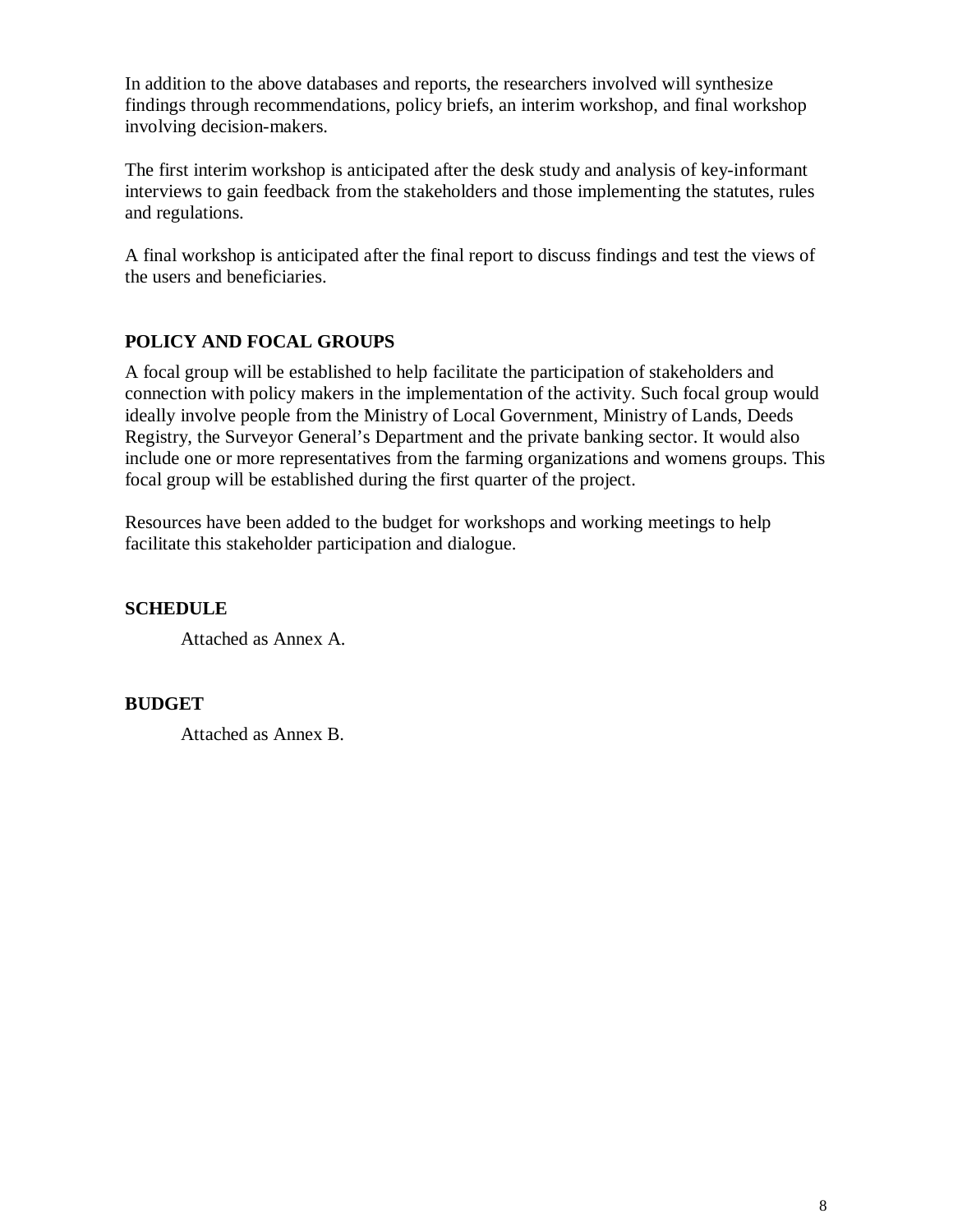## **References**

- Binswanger, H P, Klaus Deininger and Gershon Feder*: Power, Distortions, Revolt and Reform in Agricultural Land Relations*, in J Behrman and T N Srinivasan Handbook of Development Economics, Volume III, Elsevier Science B.V., 1995
- Bruce, John (1990): *Legal Issues in Land Use and Resettlement*, Zimbabwe Agriculture Sector Memorandum, Agriculture Division, Southern Africa Department of the World Bank, Washington, D.C.
- Chasi, M, F. Chinembiri, C. Mudiwa, G. Mudimu and P. Johnson (1994): *Land Fragmentation*, Study 3, Land Tenure Commission, Government of Zimbabwe.
- Government of Zimbabwe, 1998. *Draft National Land Policy Framework Discussion Paper*, prepared by Issa G. Shivji, Derek Gunby, Sam Moyo and Welshman Ncube, Ministry of Lands and Agriculture.
- Masters, W. 1991 *Comparative Advantage and Government Policy in Zimbabwe Agriculture.* PhD Dissertation submitted to Stanford University.
- Matowanyika, J (1997) *The History of Land Use in Zimbabwe from 1900*, Leadership for Environment and Development, LEAD International, Cohort 4, Zimbabwe Session.
- Muir-Leresche, K. (1994):*A Review of the Agricultural Land Tax Bill, Farm Subdivision and Implications for Growth, Efficiency and Equity*, Land Tenure Commission, Chairman- M. Rukuni, Government of Zimbabwe.
- Roth, Michael J. (1990): *Analysis of Agrarian Structure and Land Use Patterns*, Zimbabwe Agriculture Sector Memorandum, Agriculture Division, Southern Africa Department of the World Bank, Washington, D.C.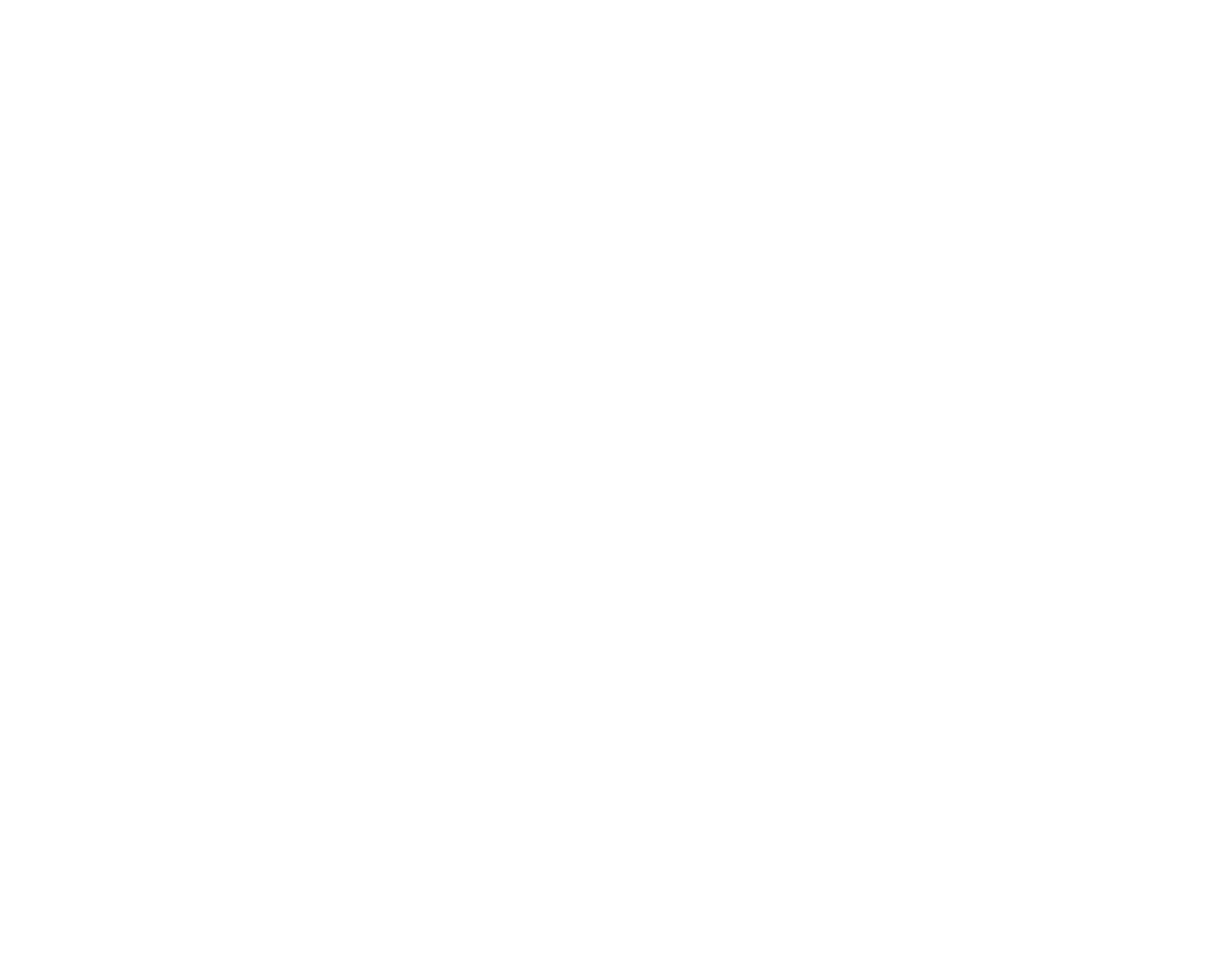| <b>Schedule of Activities</b>                     |                                                   |                     |                     |                                                                   |                                                   |                                                               |  |  |  |
|---------------------------------------------------|---------------------------------------------------|---------------------|---------------------|-------------------------------------------------------------------|---------------------------------------------------|---------------------------------------------------------------|--|--|--|
|                                                   | Nov 2000 to<br>June 2001                          | July - Sept<br>2001 | $Oct - Dec$<br>2001 | Jan - Mar<br>2002                                                 | April - June<br>2002                              | July - Sept<br>2002                                           |  |  |  |
| <b>A. Deeds Transactions:</b>                     |                                                   |                     |                     |                                                                   |                                                   |                                                               |  |  |  |
| Data collected and automated for 1999 and 2000    |                                                   |                     |                     |                                                                   |                                                   |                                                               |  |  |  |
| Institutional framework governing deeds transfers |                                                   |                     |                     |                                                                   |                                                   |                                                               |  |  |  |
| Rules in practice                                 |                                                   |                     |                     |                                                                   |                                                   |                                                               |  |  |  |
| Data collected and automated for 2001             |                                                   |                     |                     |                                                                   |                                                   |                                                               |  |  |  |
| Analysis of census (1996-2001) data               |                                                   |                     |                     |                                                                   |                                                   |                                                               |  |  |  |
| Tracking land transfers                           |                                                   |                     |                     |                                                                   |                                                   |                                                               |  |  |  |
| <b>B. Public Leasing Market</b>                   |                                                   |                     |                     |                                                                   |                                                   |                                                               |  |  |  |
| Institutional framework governing public leases   |                                                   |                     |                     |                                                                   |                                                   |                                                               |  |  |  |
| Key-informant interviews                          |                                                   |                     |                     |                                                                   |                                                   |                                                               |  |  |  |
| 1999-2001 public leasing data collection          |                                                   |                     |                     |                                                                   |                                                   |                                                               |  |  |  |
| Analysis and evaluation of census data            |                                                   |                     |                     |                                                                   |                                                   |                                                               |  |  |  |
| Case Studies of land leasing arrangements         |                                                   |                     |                     |                                                                   |                                                   |                                                               |  |  |  |
| C. Workshops                                      |                                                   |                     | Interim             |                                                                   |                                                   | Final                                                         |  |  |  |
| <b>OUTPUTS</b>                                    |                                                   |                     |                     |                                                                   |                                                   |                                                               |  |  |  |
|                                                   | Database on<br>deeds<br>transactions<br>1996-1998 |                     |                     | Extension of<br>database on<br>deeds<br>transactions<br>1999-2001 | Database on<br>Lease<br>transactions<br>1999-2001 | Summary<br>Report<br>Case study of<br>leasing<br>arrangements |  |  |  |